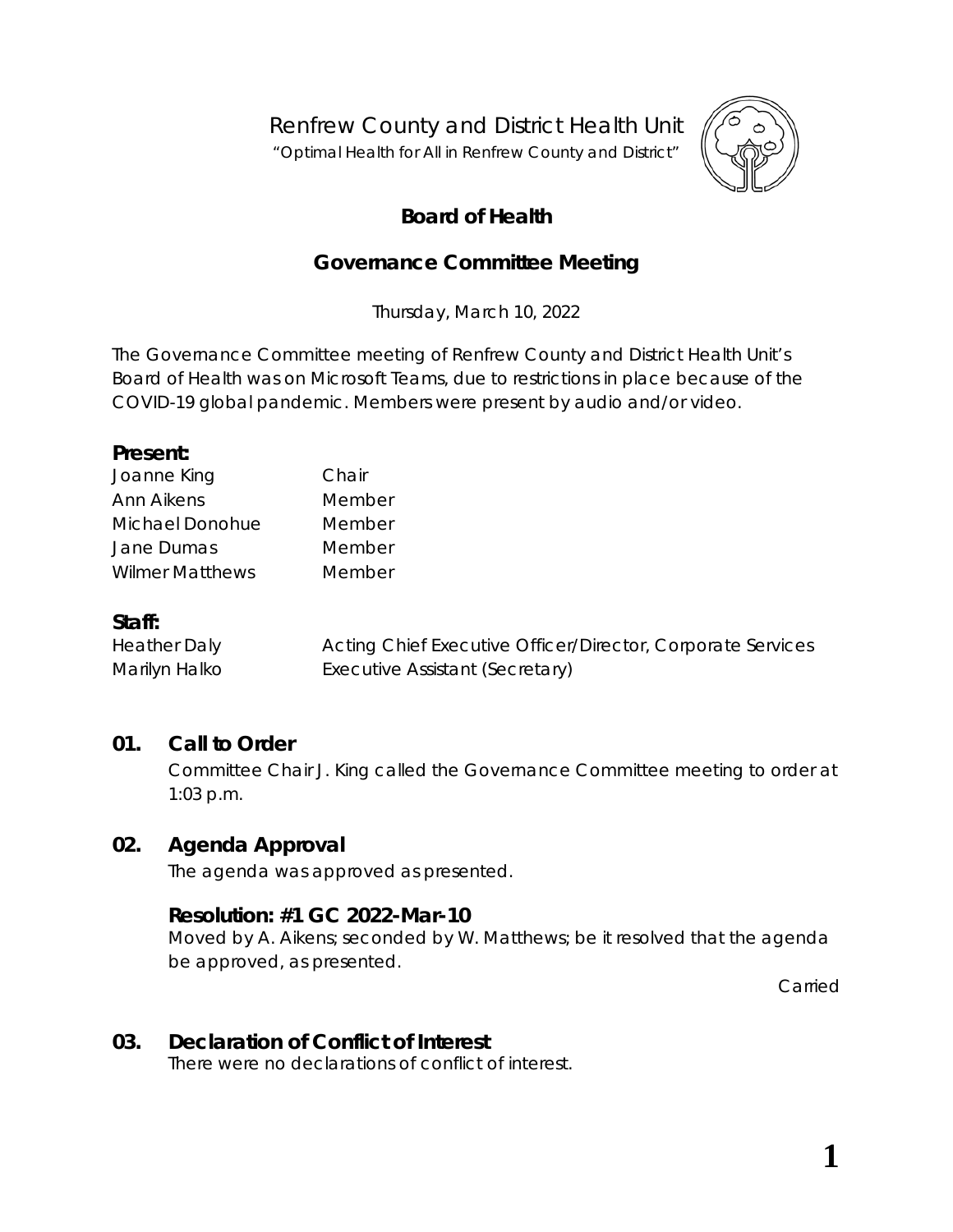#### **04. Delegations**

There were no delegations.

#### **05. Governance Committee Meeting Minutes (Approval)**

The meeting minutes were approved for Wednesday, February 2, 2022.

### **Resolution: #2 GC 2022-Mar-10**

Moved by W. Matthews; seconded by A. Aikens; be it resolved that the Governance Committee approve the meeting minutes from Wednesday, February 2, 2022, as presented.

Carried

#### **06. Business Arising**

a. Action List—Regular BoH—2022-Feb-22 The Committee reviewed the *[Action List](https://www.rcdhu.com/wp-content/uploads/2022/03/06.-a.-Action-List-Regular-BoH-2022-Feb-22.pdf)*.

J. Dumas joined the meeting at 1:08 p.m.

b. Procedural By-Law—2018-02 Comprehensive Review and Revision The Committee discussed, reviewed and continued to revise the Board's Procedural By-Law.

The Committee is committed to completing the comprehensive review and revisions, as soon as possible.

Suggested revisions, along with the original wording, will be presented to the Board of Health, once the review process is complete. Both the original wording and suggested changes will be discussed and clarified as needed by the Board.

# **07. Correspondence**

None

- **08. Staff Reports** None
- **09. Board Committee Reports** None